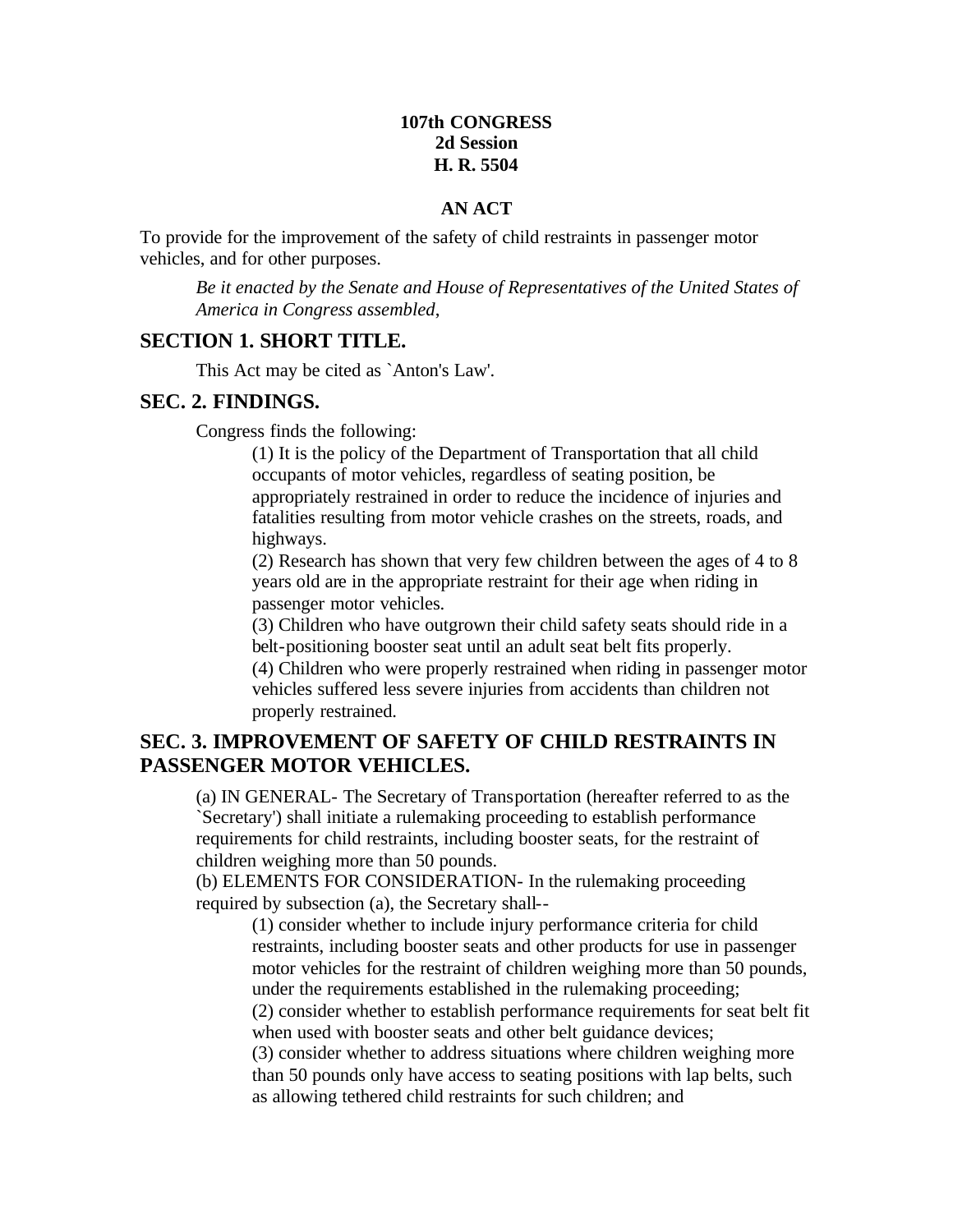(4) review the definition of the term `booster seat' in Federal motor vehicle safety standard No. 213 under section 571.213 of title 49, Code of Federal Regulation, to determine if it is sufficiently comprehensive.

(c) COMPLETION- The Secretary shall complete the rulemaking proceeding required by subsection (a) not later than 30 months after the date of the enactment of this Act.

## **SEC. 4. DEVELOPMENT OF ANTHROPOMORPHIC TEST DEVICE SIMULATING A 10-YEAR OLD CHILD.**

(a) DEVELOPMENT AND EVALUATION- Not later than 24 months after the date of the enactment of this Act, the Secretary shall develop and evaluate an anthropomorphic test device that simulates a 10-year old child for use in testing child restraints used in passenger motor vehicles.

(b) ADOPTION BY RULEMAKING- Within 1 year following the development and evaluation carried out under subsection (a), the Secretary shall initiate a rulemaking proceeding for the adoption of an anthropomorphic test device as developed under subsection (a).

## **SEC. 5. REQUIREMENTS FOR INSTALLATION OF LAP AND SHOULDER BELTS.**

(a) IN GENERAL- Not later than 24 months after the date of the enactment of this Act, the Secretary shall complete a rulemaking proceeding to amend Federal motor vehicle safety standard No. 208 under section 571.208 of title 49, Code of Federal Regulations, relating to occupant crash protection, in order to--

(1) require a lap and shoulder belt assembly for each rear designated seating position in a passenger motor vehicle with a gross vehicle weight rating of 10,000 pounds or less, except that if the Secretary determines that installation of a lap and shoulder belt assembly is not practicable for a particular designated seating position in a particular type of passenger motor vehicle, the Secretary may exclude the designated seating position from the requirement; and

(2) apply that requirement to passenger motor vehicles in phases in accordance with subsection (b).

(b) IMPLEMENTATION SCHEDULE- The requirement prescribed under subsection  $(a)(1)$  shall be implemented in phases on a production year basis beginning with the production year that begins not later than 12 months after the end of the year in which the regulations are prescribed under subsection (a). The final rule shall apply to all passenger motor vehicles with a gross vehicle weight rating of 10,000 pounds or less that are manufactured in the third production year of the implementation phase-in under the schedule.

## **SEC. 6. EVALUATION OF INTEGRATED CHILD SAFETY SYSTEMS.**

(a) EVALUATION- Not later than 180 days after the date of enactment of this Act, the Secretary shall initiate an evaluation of integrated or built-in child restraints and booster seats. The evaluation should include--

(1) the safety of the child restraint and correctness of fit for the child;